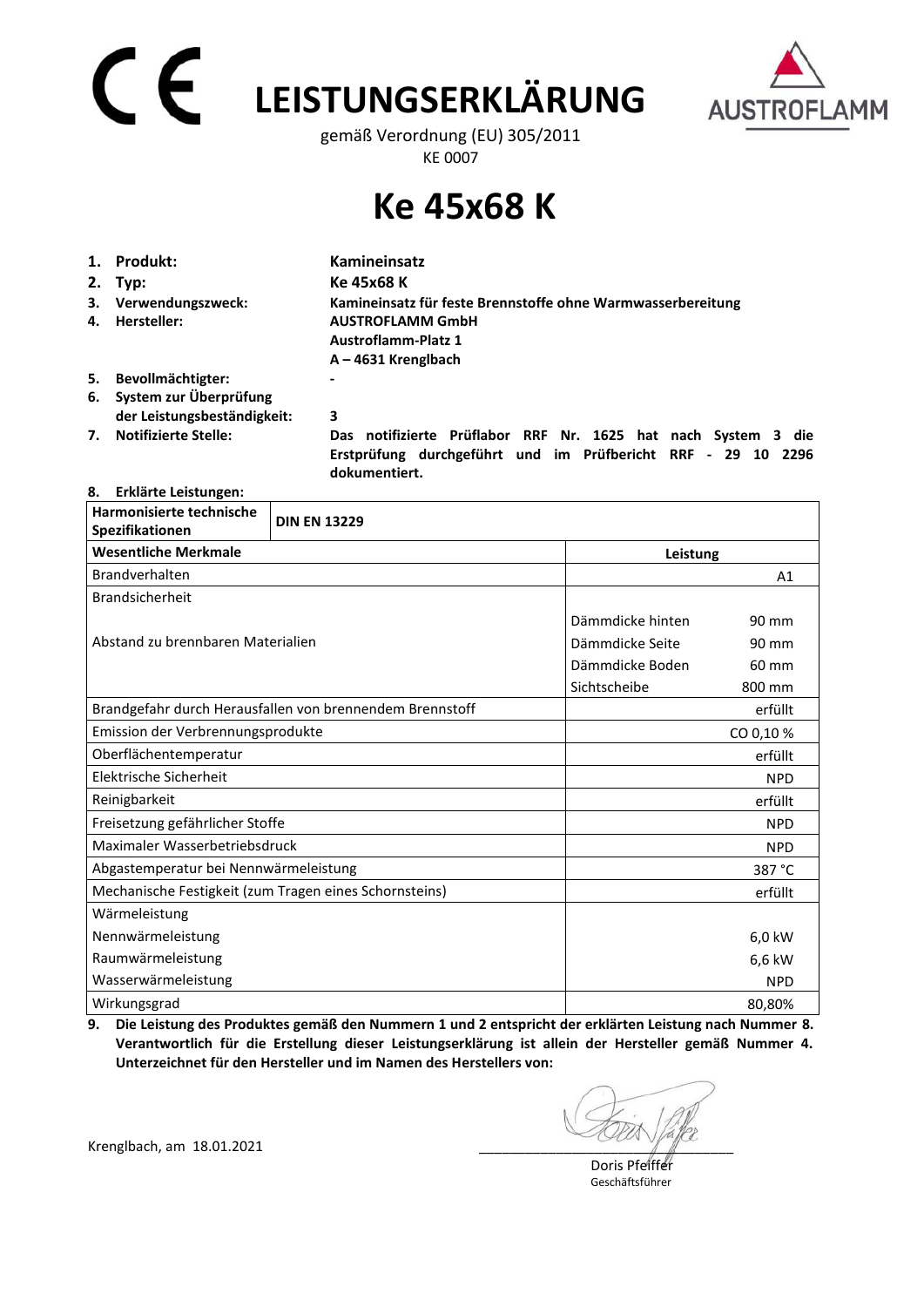## **Declaration of performance**



Council Regulation (EU) 305/2011 KE 0007

### **Ke 45x68 K**

| 1. | Product:                       | Insert appliances                                                                                                                                         |
|----|--------------------------------|-----------------------------------------------------------------------------------------------------------------------------------------------------------|
| 2. | Type:                          | Ke 45x68 K                                                                                                                                                |
| 3. | Intended use:                  | Insert appliance for solid fuel without hot water supply                                                                                                  |
| 4. | Trade mark/manufacturer:       | <b>AUSTROFLAMM GmbH</b>                                                                                                                                   |
|    |                                | <b>Austroflamm-Platz 1</b>                                                                                                                                |
|    |                                | $A - 4631$ Krenglbach                                                                                                                                     |
| 5. | Representative:                |                                                                                                                                                           |
| 6. | <b>System of verification</b>  |                                                                                                                                                           |
|    | of constancy of performance: 3 |                                                                                                                                                           |
| 7. | <b>Notified body:</b>          | The notified test laboratory RRF Nr. 1625 performed the initial assessment<br>under system 3 and issued the results in test certifiacte RRF - 29 10 2296. |

#### **8. Declared performance:**

| <b>Harmonised technical</b><br>specifications   | <b>DIN EN 13229</b> |                              |                |
|-------------------------------------------------|---------------------|------------------------------|----------------|
| <b>Essential characteristics</b>                |                     | Performance                  |                |
| Fire performance                                |                     |                              | A <sub>1</sub> |
| Fire safety                                     |                     |                              |                |
|                                                 |                     | insulation thickness rear    | 90 mm          |
| Distance to flammable materials                 |                     | insulation thickness lateral | 90 mm          |
|                                                 |                     | insulation thickness floor   | 60 mm          |
|                                                 |                     | glass pane                   | 800 mm         |
| Fire hazard through burning fuel falling out    |                     |                              | complied       |
| <b>Emission combustion products</b>             |                     |                              | CO 0,10%       |
| Surface temperature                             |                     |                              | complied       |
| Electrical safety                               |                     |                              | <b>NPD</b>     |
| Cleanability                                    |                     |                              | complied       |
| Discharge of toxic material                     |                     |                              | <b>NPD</b>     |
| Maximum water operating pressure                |                     |                              | <b>NPD</b>     |
| Exhaust gas temperature at nominal heat output  |                     |                              | 387 °C         |
| Mechanical stability (for carrying the chinmey) |                     |                              | complied       |
| Heat output                                     |                     |                              |                |
| Nominal heat output                             |                     |                              | 6,0 kW         |
| Room heating capacity                           |                     |                              | 6,6 kW         |
| Water heating capacity                          |                     |                              | <b>NPD</b>     |
| Efficiency                                      |                     |                              | 80,80%         |

**9. The performance of the product identified above is in conformity with the set of declared performance/s. This declaration of performance is issued, in accordance with Regulation (EU) No 305/2011, under the sole responsibility of the manufacturer identified above. Signed for and on behalf of the manufacturer by:**

 Doris Pfeiffer Managing director

Krenglbach, 18.01.2021